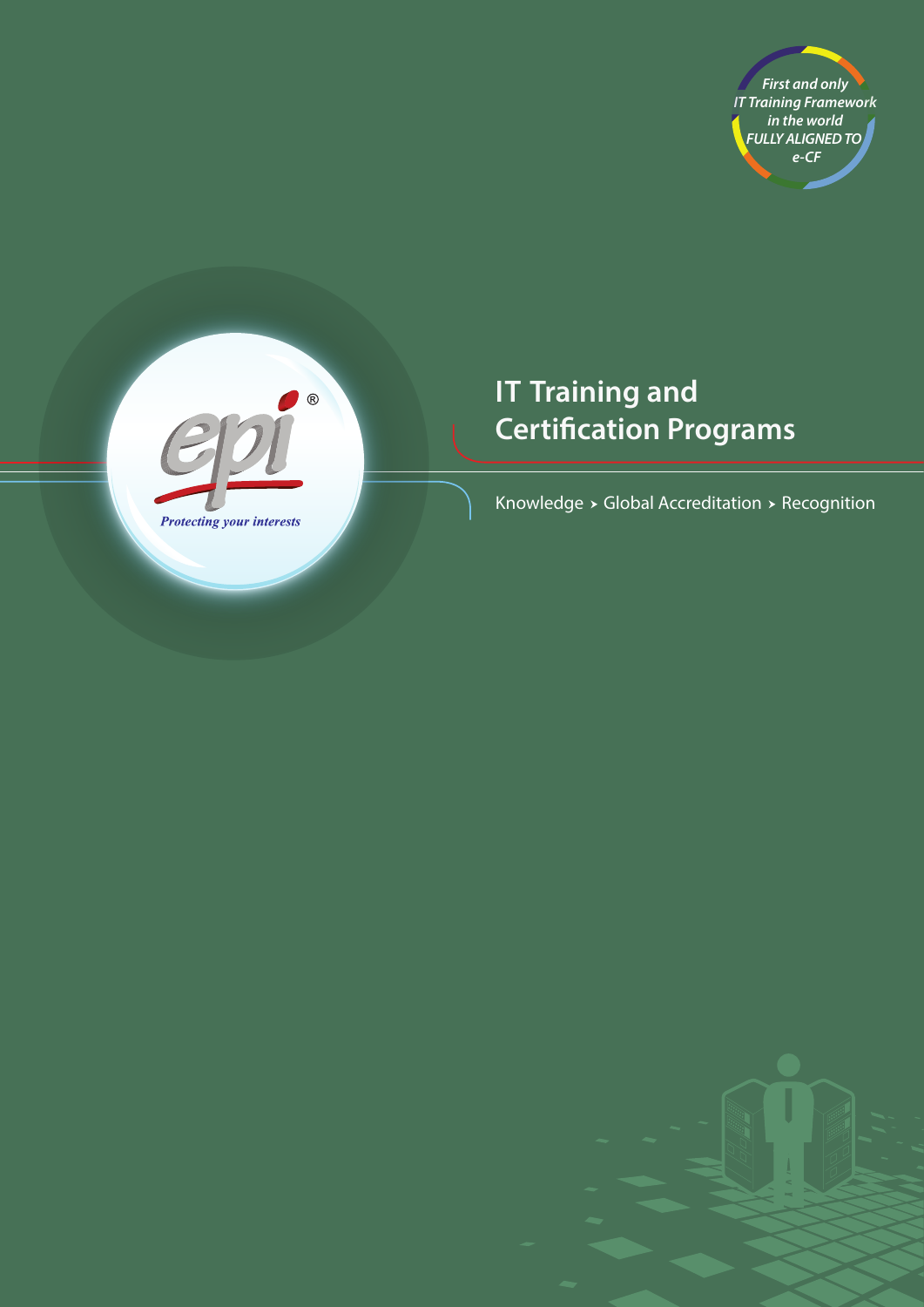**Course curriculum for IT professionals.** 



© Copyright by EPI (Enterprise Products Integration Pte Ltd) 2019. All rights reserved.

The EPI IT Training Framework<sup>°</sup> is the first and only vendor-neutral competency-based IT Training Framework in the world for IT professionals to keep up-to-date and remain relevant in this fast-paced and increasingly complex industry. It is also the first and only IT Training Framework which is aligned with the European e-Competence Framework (e-CF).

The EPI IT Training Framework° offers a career track at three levels, CITO (Certified IT Operator), CITM (Certified IT Manager) and CITD (Certified IT Director). The three training courses are independent. An IT professional can enter the track at any level upon meeting the pre-requisite on number of years' experience.

### **European e-Competence Framework (e-CF)**

The e-CF provides a reference of 40 competences as required and applied at the Information and Communication Technology (ICT) workplace. It enables the identification of skills, competences and competence level required to successfully perform duties and full ICT responsibilities. The e-CF is widely adopted by companies and organisations throughout Europe.

In 2016, the e-CF became a European standard and was published officially as the European Norm EN 16234-1.

More information at www.ecompetences.eu.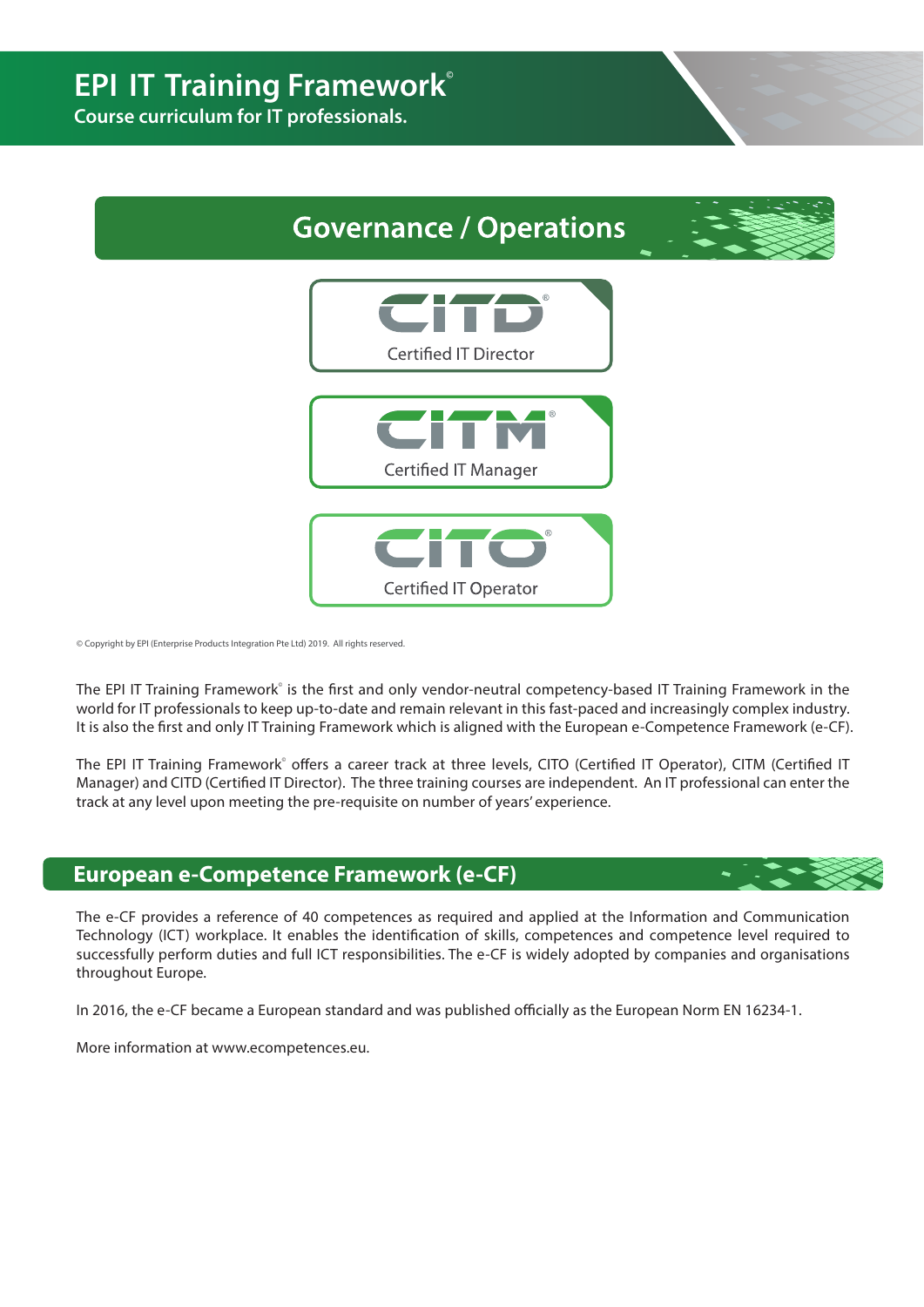## **Course Description**





## **Key Benefits**  $\boxtimes$

- $\mathbb X$  Career building blocks for global IT professionals
- $\mathbb Y$  Vendor-neutral syllabus delivers truly impartial knowledge about the technologies out there
- $\mathbb F$  Based on leading IT industry standards and frameworks delivering skills and knowledge that are aligned to global best practises and standards
- $\mathbb X$  Content developed by EPI, an established global education provider known for its professionalism, assuring quality content accumulated from experts in the field
- $\triangledown$  Certification accredited by an established independent and globally recognised body EXIN, which accords participant with global recognition upon achieving CITO/CITM/CITD credential(s)
- $\mathbb X$  Aligned with e-CF, a competency benchmark applicable worldwide and used by over 300 large organizations, CITO/CITM/CITD is validation of the IT professional's competences that is easily identiable and applicable globally
- $\mathbb Y$  Competency-based learning deliver skills that are practical and can be applied immediately after completion of training